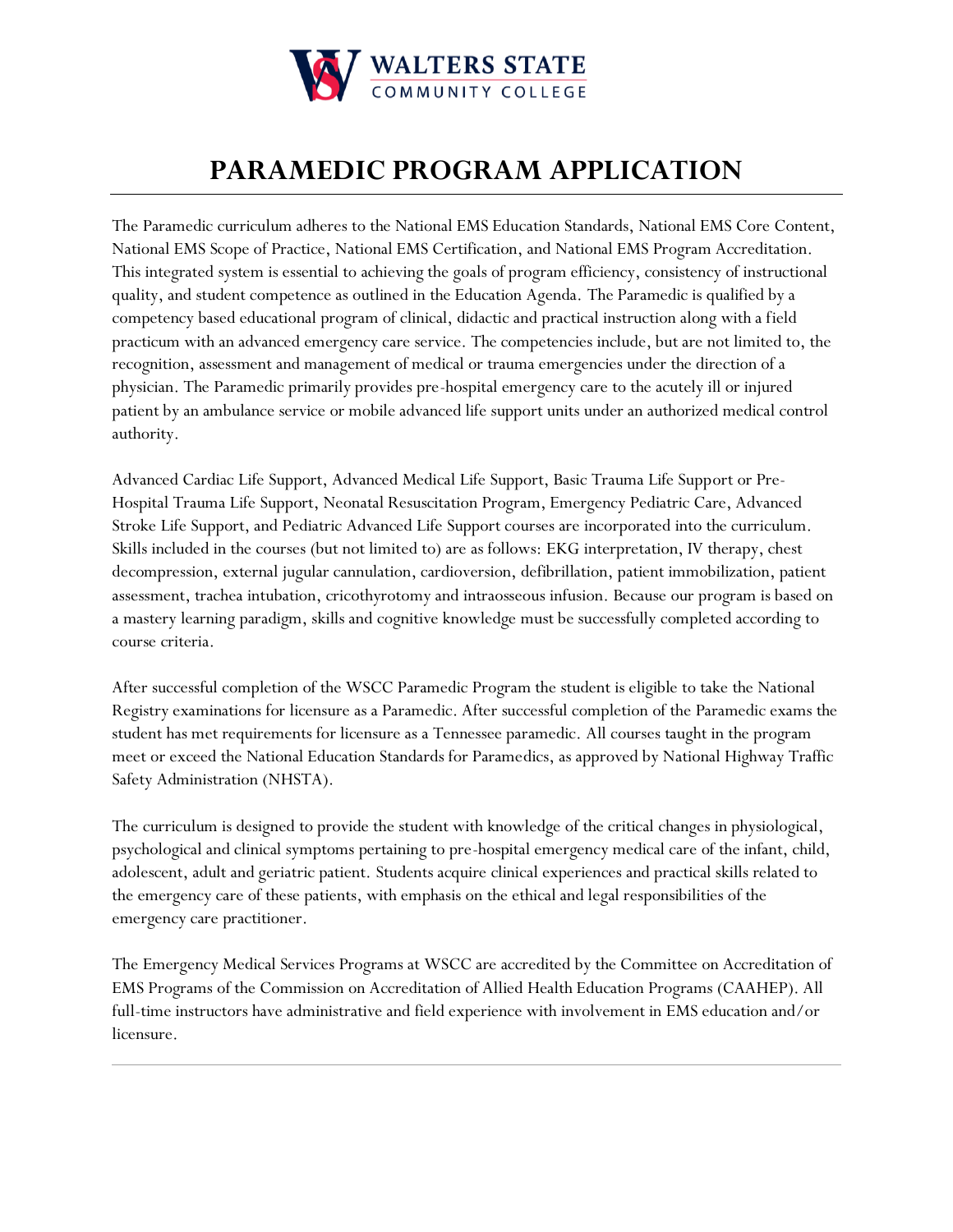

### **Instruction follows a competency skills-based plan of instruction supported by performance evaluations in the following areas:**

1. **Didactic/Laboratory Instruction**: Lectures, presentations, discussions and scenarios demonstrated by the paramedic faculty, physicians and other specialists who are competent in their respected field. A problem-based learning exercise, (similar to that of the PA school or medical school format), is incorporated into the didactic curriculum. A group of up to six paramedic interns will be introduced to a clinical pathology of injury or disease. The interns will follow a framework of research and discussion to enhance their understanding of the injury or disease process and strengthen their knowledge of treatment modalities. This method of instruction will broaden their educational experience for the patients they will treat upon entry into the paramedic practice.

2. **In-Hospital and Other Clinical Practice Settings**: Instruction and supervised practice of emergency medical skills in critical-care units, emergency departments, obstetrical units, operating rooms, psychological crisis-intervention centers, neonatal and pediatric intensive care units, and other appropriate settings.

3. **Field Internship**: A period of supervised experience in an intensive care setting after 75% of the core material has been covered. The paramedic intern will be responsible for patient care while under direct observation of a WSCC Preceptor. This is a competency based internship. This provides the student with a progression of increasing patient care responsibilities, proceeding from observation to working as a member of the emergency medical team. Needs to lead to "Team Leader".

**NOTE: The field experience segment of the program involves the actual pre-hospital setting in an advanced life support unit that functions under an authorized medical control authority.**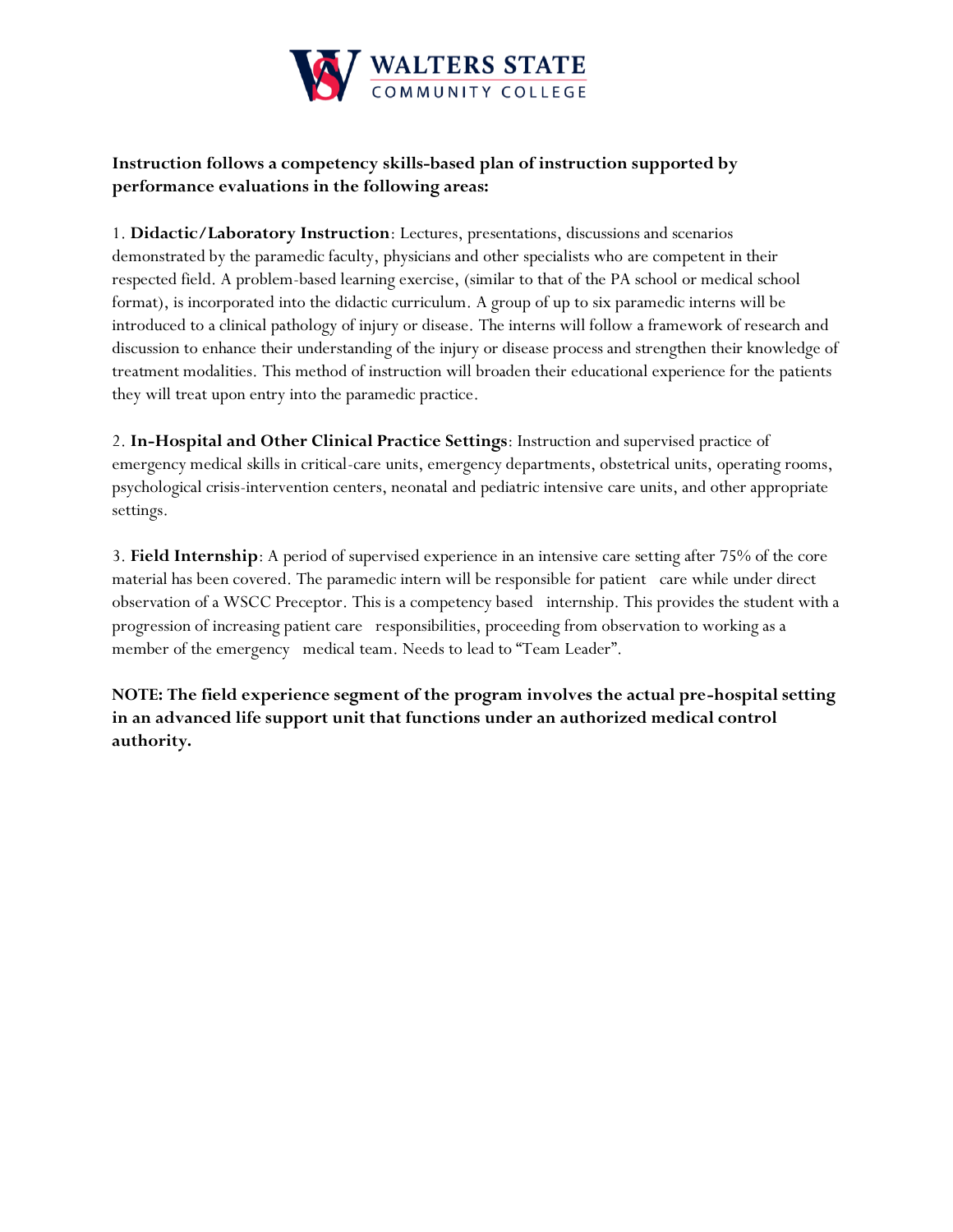

## **ADMISSION CRITERIA**

The following criteria must be met in order for an applicant to be considered for admission to the Paramedic Training Program:

1. **Licensure**: Applicants must be currently licensed as Advanced Emergency Medical Technicians in the State of Tennessee.

2. **Experience**: One year full-time and/or two years part-time EMS experience as an extended skills EMT or AEMT is preferred.

3. **Application**: Complete the WSCC Application for Admission/Readmission and submit it to the college Office of Admissions and Records.

4. **Transcripts**: All official, notarized high school, college or trade school transcripts must be received. The student's academic performance in the extended skills EMT and/or AEMT course along with the student's GPA will be factors used in determining his/her acceptance into the program.

5. **Documentation**: All documentation and evaluations must be completed and submitted to Paramedic Program Office no later than 04:00 pm (16:00) must be submitted by deadline.

6. **Interview**: All applicants must be interviewed by the Paramedic Selection Committee.

7. **Prerequisite**: Applicants must have completed Learning Support (if applicable).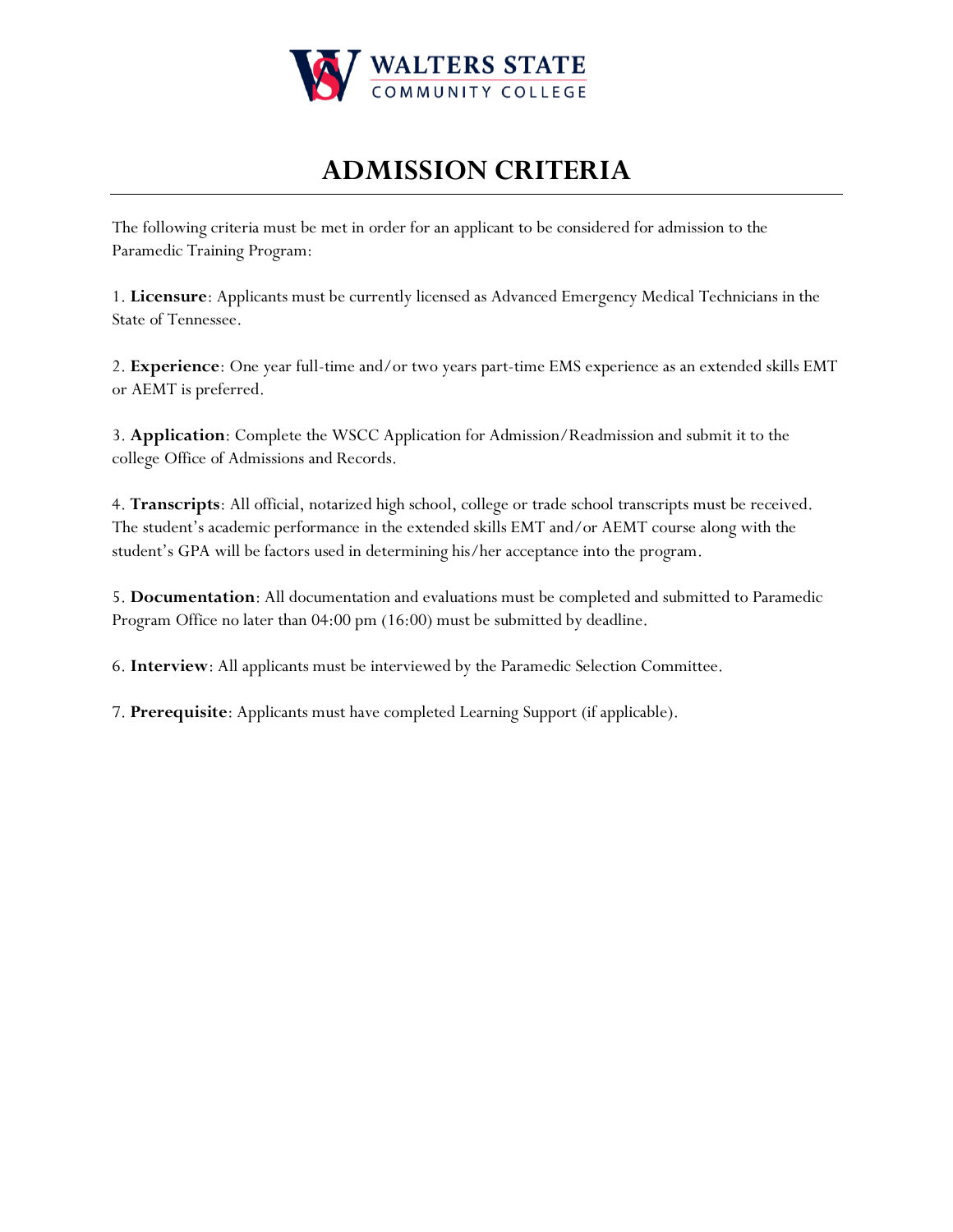

### **APPLICATION PROCESS**

A prospective student seeking admission to the Paramedic Program must complete the following procedures according to the State of Tennessee, Office of Emergency Medical Services and Walters State guidelines.

1. Complete the Application for Admission or Re-admission form. If applications are needed call the Office of Admissions at 1-800-225-4770 or go to [Hard Copy Application,](http://www.ws.edu/_media/pdf/admissions/applications/wscc-application-20140923.pdf) or submit it online via Online [Application](http://www.ws.edu/admissions/) for admission requirements refer to WSCC catalog. **Application must be submitted by deadline.**

2. Any student seeking a degree will need to contact their advisor:

| Program Director      | <b>PSC 103</b> | 423-585-2669 |
|-----------------------|----------------|--------------|
| Paramedic Instructor  | <b>PSC 103</b> | 423-585-2669 |
| Clinical Coordinator  | <b>PSC 132</b> | 423-585-2655 |
| <b>AEMT</b> Director  | <b>PSC 119</b> | 423-585-2678 |
| <b>Executive Aide</b> | <b>PSC 149</b> | 423-585-2671 |
| Dean                  | <b>PSC 143</b> | 423-585-2677 |
|                       |                |              |

3. Submit an official copy of your high school transcript or GED certification to the WSCC Admissions Office. **Transcript or GED must be submitted to Paramedic Program by deadline.**

4. Submit an official copy of all college transcripts to the WSCC Admissions Office if previous college credit has been earned. **College transcripts must be submitted to Paramedic Program by deadline.**

5. Submit to the Paramedic Program the application and other documents specific to the program. **The application is enclosed with this packet and must be submitted to Paramedic Program by deadline.**

6. Each applicant must submit a recent color photo (no hat) passport size with application.

7. Be currently licensed as an Advanced Emergency Medical Technician in the State of Tennessee. You must submit a copy of a current AEMT license to the Paramedic Program on first class day.

8. You should have completed a CPR course that includes one-person, two-person, infant and child CPR. A copy of the CPR certificate must be submitted to the Paramedic Program. **CPR card must be submitted to Paramedic Program by deadline.**

9. Submit written evidence, on appropriate form (supplied in packet), of a physical examination within the past month showing you to be in good physical and mental health and that you possess no physical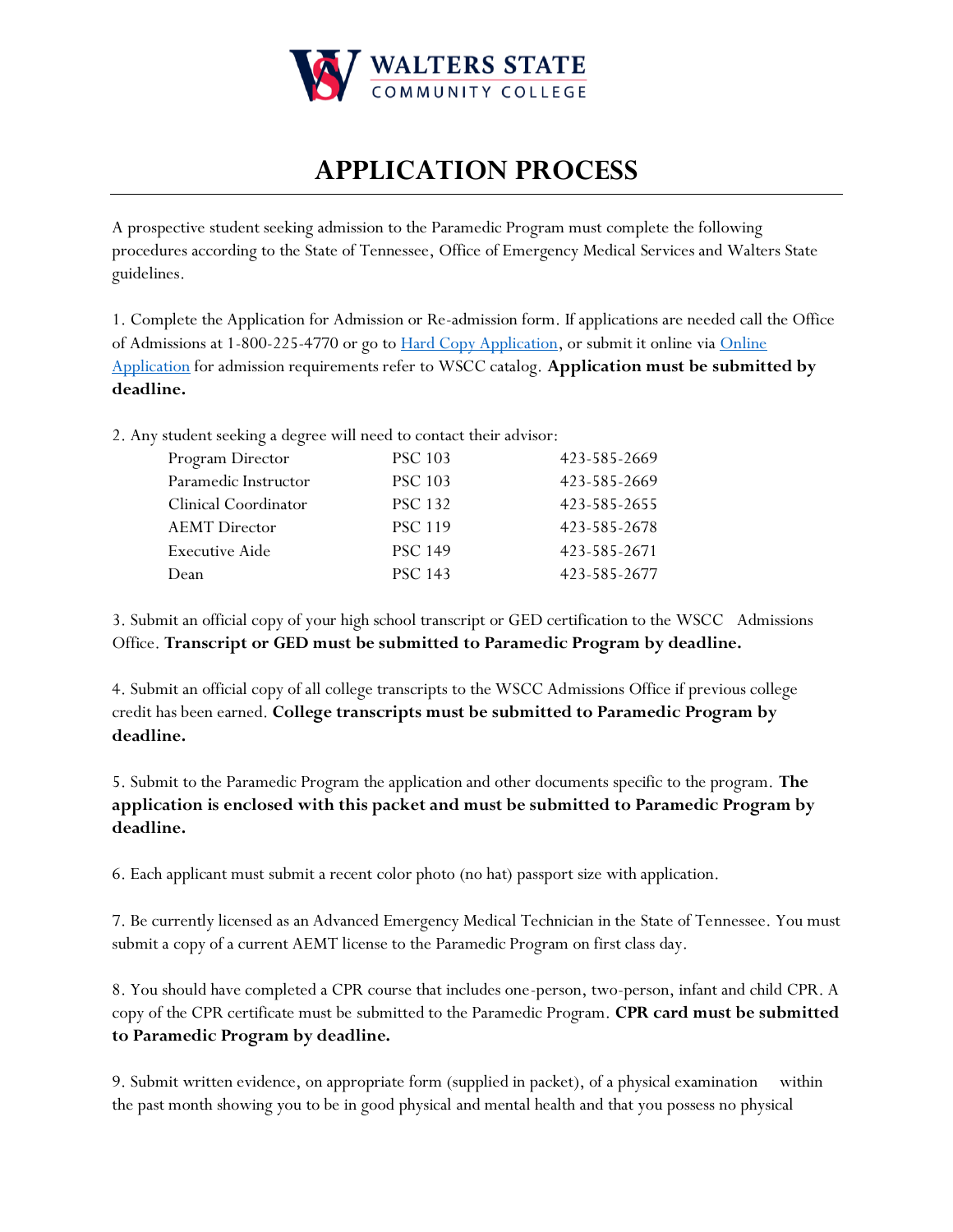

handicaps or disabilities which would impede your ability to fulfill the functions and responsibilities of a Paramedic. **Physical form must be submitted to the Paramedic Program by deadline.**

10. Submit a copy of immunization records as required by the Clinical Program. MMR vaccine must be completed prior to admission to college. HBV vaccine series and PPD must be completed prior to starting clinical rotations and proof of vaccine given to Clinical Program Director. **Immunization record must be submitted to Paramedic Program by deadline**.

11. Submit a Recommendation Form (enclosed in packet) from your employer that indicates experience, strengths, weaknesses, attitude, maturity, and professionalism. **This Recommendation Form must be submitted to Paramedic Program by deadline.**

12. Submit two Recommendation Forms (enclosed in packet); one from an active Emergency Department Physician, and another from an active Emergency Department Registered Nurse. **These Recommendation Forms must be submitted to Paramedic Program by deadline.**

13. Applicants must complete the Tennessee EMS Board approved Paramedic Entrance Exam**. If you fail to take the test at the scheduled time, you will not be eligible for acceptance into this Paramedic Program.** This date will be determined by the Program Coordinator and all prospective applicants will be notified upon acceptance.

14. The screening process includes a personal interview with the WSCC Paramedic Selection Committee. The applicant is rated by each committee member on appearance, motivation, maturity, professionalism, oral and written communication skills, confidence, experience, and general knowledge of the profession. You will be scheduled a day and time in which you are to appear before the committee. The student's academic performance in the EMT and/or AEMT courses along with the student's GPA will be factors used in determining his/her acceptance into the program**. You must maintain a 2.0 cumulative GPA to graduate from the program.** Due to time constraints, you must make arrangements to appear at that scheduled time because it will not be adjusted. You will be notified of the date and time by letter.

15. Scores are awarded in two areas: the interview and AEMT knowledge exam. An overall minimum score of 2.5 is required by EMS regulation for entrance into the Paramedic Program. The program may set a higher standard for acceptance but may not set it less than 2.5.

16. Final student recommendation is by the WSCC Paramedic Selection Committee. You will be notified of the decision regarding your acceptance.

17. **If all required paperwork is not in our office prior to committee interview, for whatever reason, you will not be interviewed for admission to this program. It is your responsibility to submit all required documentation to our office.**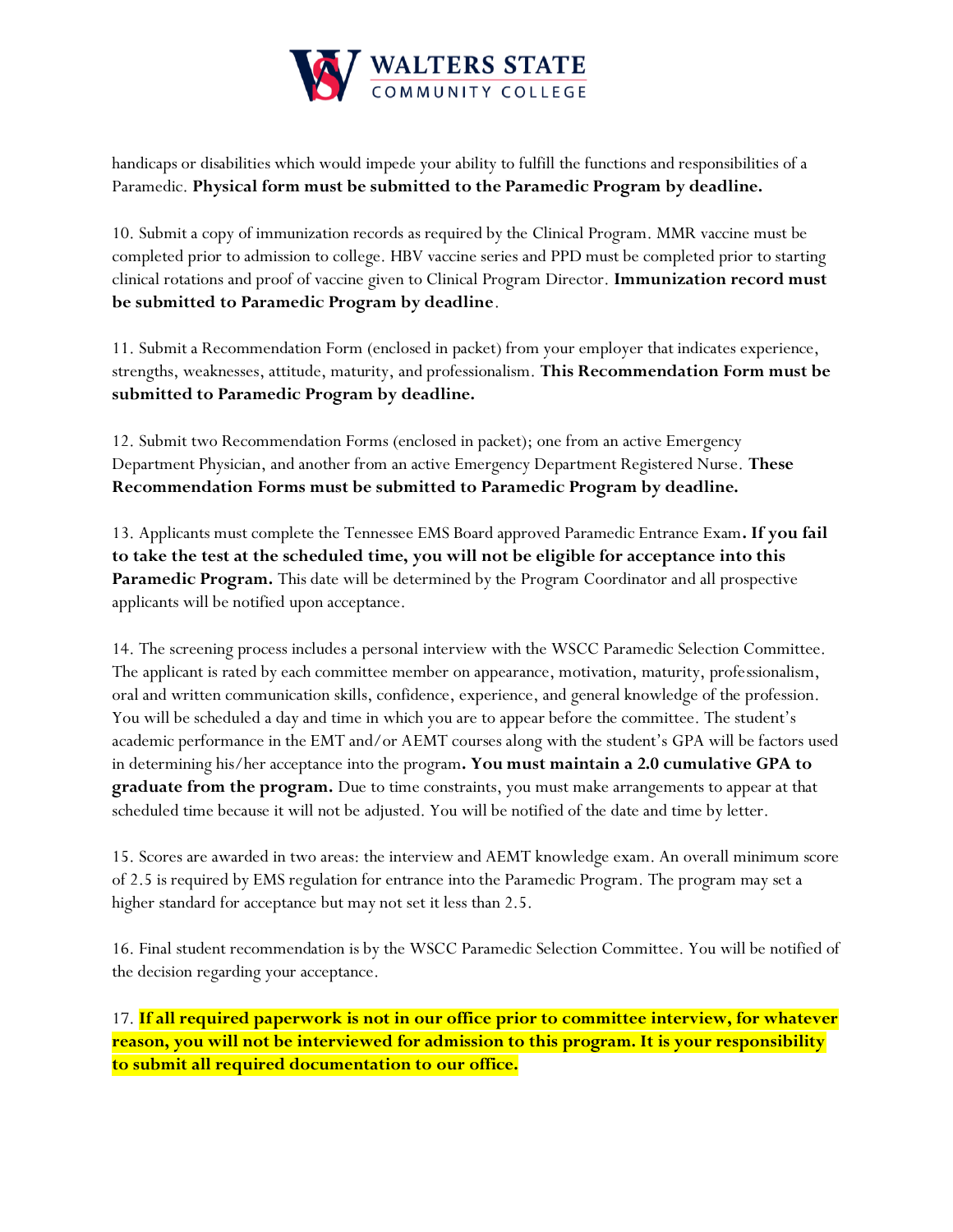

### **NON-DISCRIMINATION POLICY**

WSCC offers employment and educational programs to qualified persons regardless of race, color, creed, sex, national origin, or handicap and is committed to the education of a non-racial identifiable student body.

### **CLASS SIZE**

The size of the Paramedic Program class is limited in order to assure adequate clinical experience and student/instruction interaction.

### **FACILITIES**

Didactic portions of the program are held at the WSCC Public Safety Center. At present, the clinical aspect of the program utilizes area hospitals, and Advanced Life Support (ALS) EMS agencies. Clinical sites require criminal background checks.

### **FEES AND TUITION**

The cost of the program for in-state students is determined by WSCC policy per semester hour, not to exceed the amount determined by WSCC policy per semester. Out-of-state fees are determined by WSCC policy per semester hour, not to exceed the amount determined by WSCC policy per semester. The cost is determined by the Tennessee Board of Regents and subject to change without notice. The student will also be required to carry a non-cancellable \$1,000,000.00/\$3,000,000 malpractice insurance policy. This policy must be effective for the duration of the program. The student can purchase insurance at the cost determined by the insurance company. Malpractice insurance is required per Tennessee EMS regulation. This needs to be purchased the same day you register. The student will need to subscribe to FISDAP at a cost that is determined by the company annually. Each student will be provided a list of the fees prior to registration.

Books required for the program are available at the WSCC Bookstore. Please call the book store at (423) 585-6884 for more information or go to **WSCC Bookstore Website**.

### **FINANCIAL AID**

Financial aid is available to WSCC Paramedic students on an as needed basis. Financial Aid applications need to be completed by June  $30<sup>th</sup>$ . Scholarships are available to those students who qualify. If you are interested, you can contact Chris Cates in the Foundation office at 423-585-2618. For more information regarding financial aid and scholarship qualifications, please contact the Financial Aid Office at 423-585-6811 or 1- 800-225-4770 or go to the **Financial Aid Website**.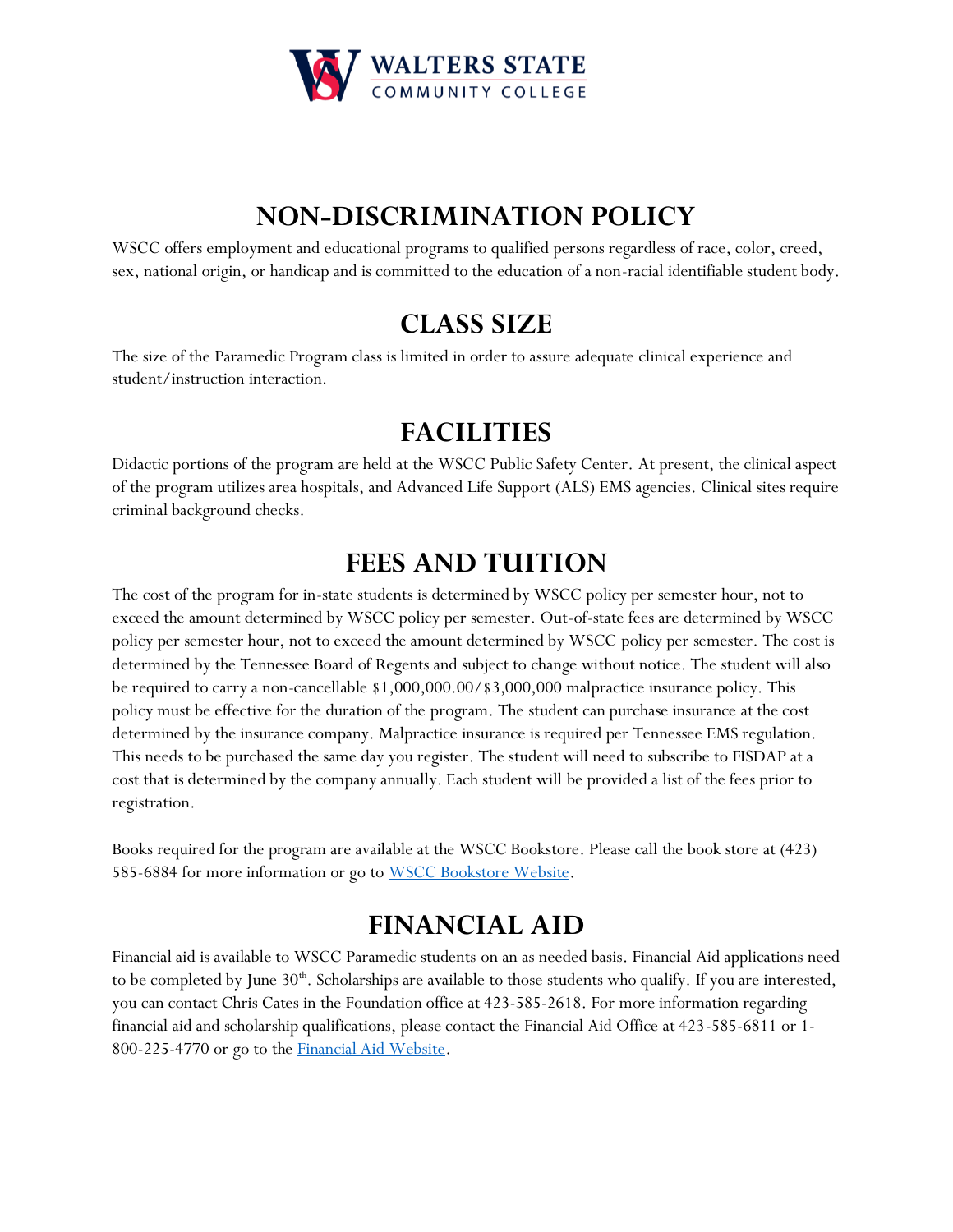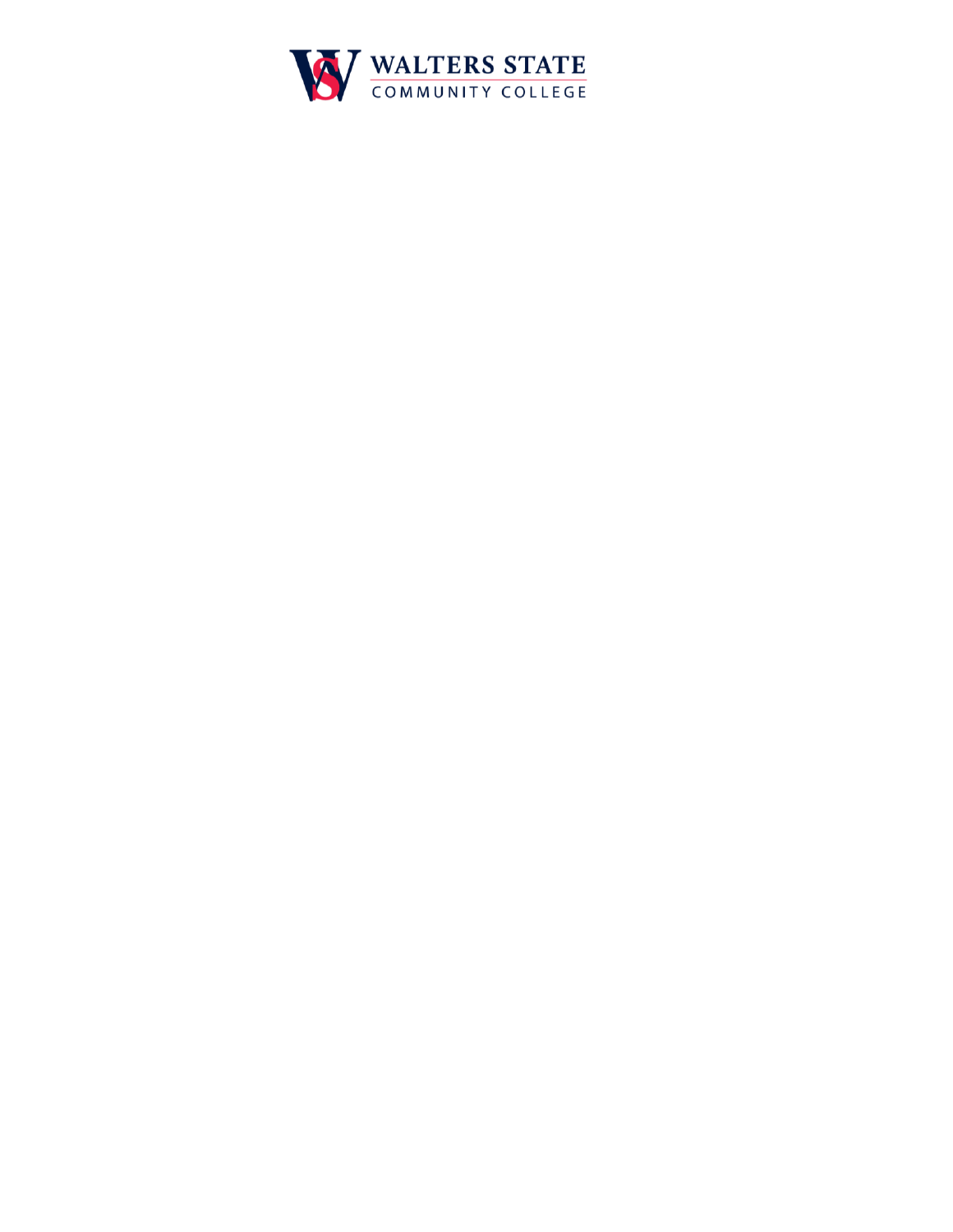

### **GENERAL ASSISTANCE**

Please submit your WSCC Paramedic Program application via the Application Portal on the Public Safety Division web page (provided below).

All other forms and evaluations should be uploaded to the Application Portal or mailed to:

ATTN: Hayley Ratcliff Walters State Community College, Paramedic Program 500 S. Davy Crockett Parkway Morristown, TN 37813-6899

#### **For further information or questions, you may contact one of the following:**

| Hayley Ratcliff | 423-585-2671 | hayley.ratcliff@ws.edu                   | <b>PSC 149</b> |
|-----------------|--------------|------------------------------------------|----------------|
| John Reeves     | 423-585-2669 | john.reeves@ws.edu                       | <b>PSC 103</b> |
| Tom Barry       | 423-585-2655 | $\underline{\text{tom.barry}(a)}$ ws.edu | <b>PSC 132</b> |
| Cindy Turnmire  | 423-585-2678 | cindy.turnmire@ws.edu                    | <b>PSC 119</b> |
| Chad Bryant     | 423-585-2668 | chad.bryant(a)ws.edu                     | <b>PSC 143</b> |

Walters State Community College Public Safety Paramedic Program website address: [Public Safety Emergency Medical Services Website](http://www.ws.edu/academics/public-safety/medical-services/)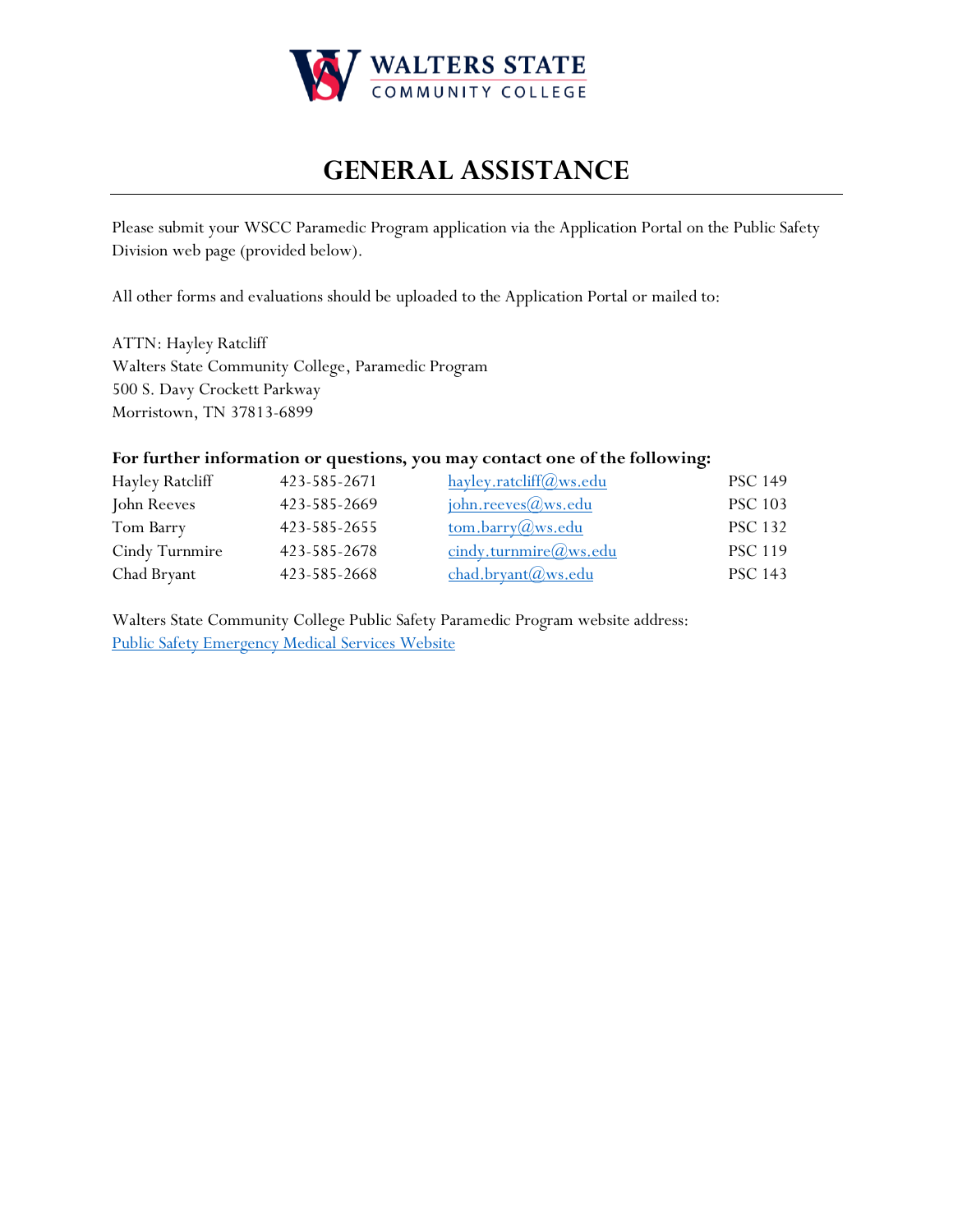

### **WSCC CLINICAL IMMUNIZATION RECORD**

### **Name: \_\_\_\_\_\_\_\_\_\_\_\_\_\_\_\_\_\_\_\_\_\_\_\_\_\_**

The student must submit required immunization, vaccination records for the following:

| <b>VACCINATION</b>             | <b>DATE RECEIVED</b>                                                        |                 |
|--------------------------------|-----------------------------------------------------------------------------|-----------------|
| Rubella (German measles)       | 1 <sup>st</sup>                                                             | $2^{\text{nd}}$ |
| Rubeola (measles)              | $1^{\rm st}$                                                                | $2^{\text{nd}}$ |
| <b>Mumps</b>                   | $1^{\rm st}$                                                                | $2^{\text{nd}}$ |
| Varicella                      | 1 <sup>st</sup>                                                             | $2^{\text{nd}}$ |
| Tetanus (within last 10 years) |                                                                             |                 |
| Hepatitis B                    | $1^{st}$ 2 <sup>nd</sup> 2 <sup>nd</sup> 2 <sup>nd</sup><br>$3^{\text{rd}}$ |                 |
|                                |                                                                             | Result $(+/-)$  |

### **NOTE: You must also have official results from lab/Drs office.**

I, \_\_\_\_\_\_\_\_\_\_\_\_\_\_\_\_\_\_\_\_\_\_\_\_\_\_\_\_\_\_\_\_\_\_\_, certify that the aforementioned vaccination dates are accurate and truthful to the best of my knowledge.

**\_\_\_\_\_\_\_\_\_\_\_\_\_\_\_\_\_\_\_\_\_\_\_\_\_\_\_\_\_\_\_\_\_\_\_ \_\_\_\_\_\_\_\_\_\_\_\_\_\_\_\_\_\_\_\_\_\_\_**

**(Student Signature) (Date)**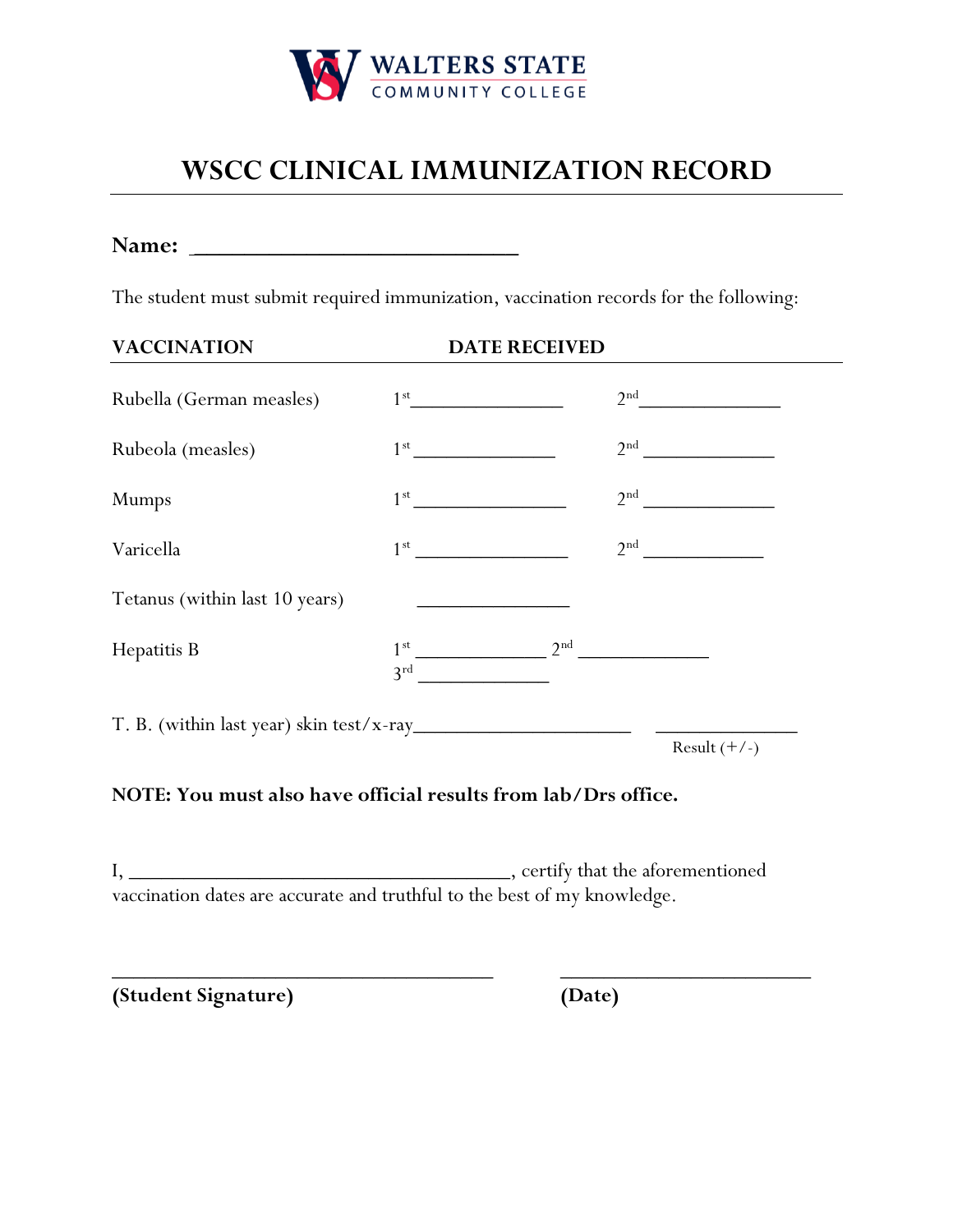

## **Hepatitis B Information Sheet**

Hepatitis B virus is one of several hepatitis viruses that cause a systemic infection with a major pathology in the liver. There is no specific treatment for hepatitis caused by the Hepatitis B virus. It is spread by contact with infected blood or blood products, and may spread through contact with other body fluids, such as urine, tears, semen, vaginal secretions, and breast milk. It can be transmitted in ways such as illicit drug use, tattooing, body piercing, sexual contact, and other close interpersonal contact.

#### **Symptoms include:**

Unusual symptoms may be flu like: fatigue, mild fever, muscle and joint aches, nausea, vomiting, loss of appetite, vague abdominal pain, occasional diarrhea, and jaundice. Some people are asymptomatic, others develop life threatening complications, most recover.

#### **Complications may be:**

Chronic carrier state (having no symptoms but capable of transmitting the disease for an indefinite time), cirrhosis of the liver, cancer of the liver, and death.

#### **Vaccination is recommended for:**

Health care providers, medical students, nurses, nursing students, first responders, first responder students, EMTs, AEMT students, paramedics and paramedic students. OSHA requires employer to provide vaccination for employees working in risk environments.

Hepatitis B Vaccine is contraindicated in any individual who is hypersensitive to yeast, who is sensitive to any of the components, who is pregnant or nursing an infant.

The adverse reaction to the Hepatitis B Vaccine include injection site soreness, fatigue/weakness, headache, fever >100 degrees F and malaise, GI upset and complaints of sore throat. Other reactions may occur but are found in less than one percent of those receiving the vaccine.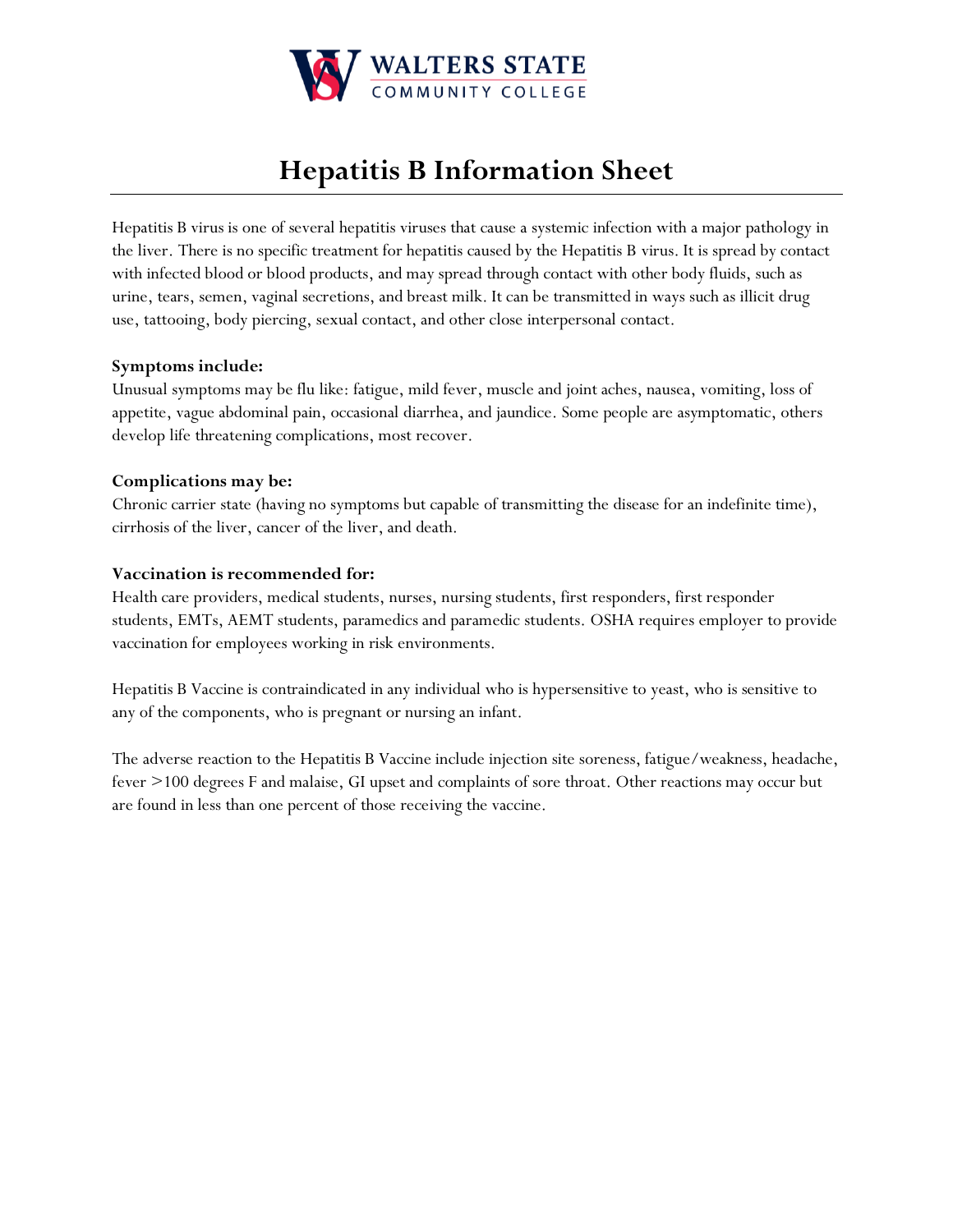

# **WALTERS STATE COMMUNITY COLLEGE Paramedic Program Recommendation Form**

Name of Applicant:

The person above has applied for entrance into Walters State Community College's Paramedic Program and has listed you as a reference. The Paramedic Program Selection Committee cannot overemphasize the importance of your assistance in the screening process. The information you provide will be held in strict confidence. Thank you in advance for your prompt reply.

| <b>CIRCLE ONE CHOICE PER LINE</b>             |   | <b>EXCELLENT</b> |   | AVERAGE        |  | <b>POOR</b> |  |
|-----------------------------------------------|---|------------------|---|----------------|--|-------------|--|
| Quality of Work                               |   | 4                | 3 | 2              |  | N/A         |  |
| Productivity                                  |   | 4                | 3 | $\overline{2}$ |  | N/A         |  |
| Cooperation                                   |   | 4                | 3 | 2              |  | N/A         |  |
| Dependability                                 |   | 4                | 3 | 2              |  | N/A         |  |
| Attitude                                      | 5 | 4                | 3 | 2              |  | N/A         |  |
| Carry Out Instructions                        |   | $\overline{4}$   | 3 | 2              |  | N/A         |  |
| Academic Ability                              |   | 4                | 3 | $\mathcal{P}$  |  | N/A         |  |
| Nature of your relationship to the applicant: |   |                  |   |                |  |             |  |

How long have you known the applicant? \_\_\_\_\_\_\_\_\_ (years) \_\_\_\_\_\_\_\_\_ (months)

Please use the remaining space to elaborate on the qualities that will make this applicant a successful student and Paramedic: (attach additional sheets if needed).

\_\_\_\_\_\_\_\_\_\_\_\_\_\_\_\_\_\_\_\_\_\_\_\_\_\_\_\_\_\_\_\_\_\_\_\_\_\_\_\_\_\_\_\_\_\_\_\_\_\_\_\_\_\_\_\_\_\_\_\_\_\_\_\_\_\_\_\_\_\_\_\_\_\_\_\_\_\_ \_\_\_\_\_\_\_\_\_\_\_\_\_\_\_\_\_\_\_\_\_\_\_\_\_\_\_\_\_\_\_\_\_\_\_\_\_\_\_\_\_\_\_\_\_\_\_\_\_\_\_\_\_\_\_\_\_\_\_\_\_\_\_\_\_\_\_\_\_\_\_\_\_\_\_\_\_\_ \_\_\_\_\_\_\_\_\_\_\_\_\_\_\_\_\_\_\_\_\_\_\_\_\_\_\_\_\_\_\_\_\_\_\_\_\_\_\_\_\_\_\_\_\_\_\_\_\_\_\_\_\_\_\_\_\_\_\_\_\_\_\_\_\_\_\_\_\_\_\_\_\_\_\_\_\_\_

**(Name; Please Print) (Title)**

**(Signature) (Date)**